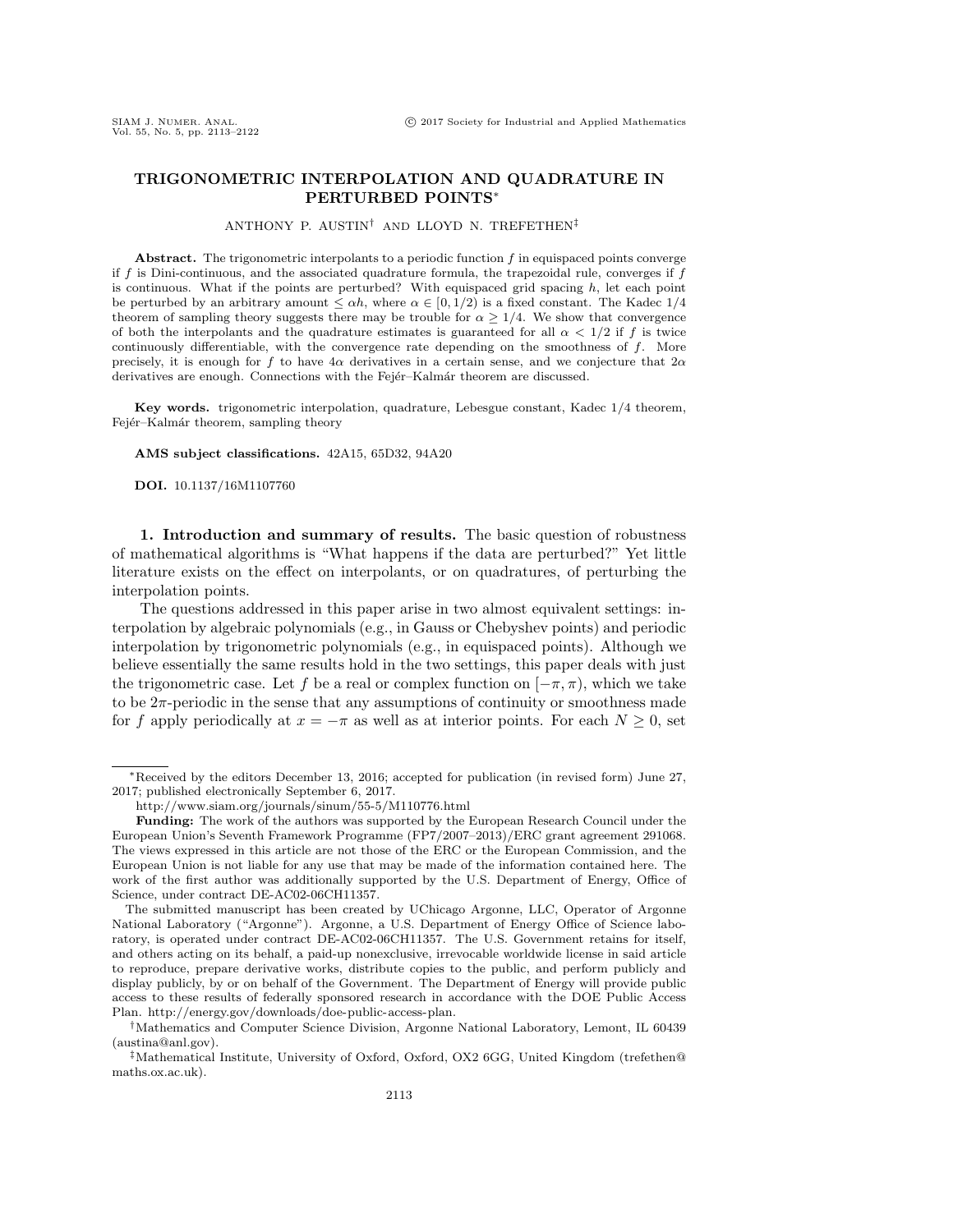$K = 2N + 1$ , and consider the centered grid of K equispaced points in  $[-\pi, \pi)$ ,

(1) 
$$
x_k = kh, \quad -N \le k \le N, \quad h = \frac{2\pi}{K}.
$$

There is a unique degree-N trigonometric interpolant through the data  $\{f(x_k)\}\,$  by which we mean a function

(2) 
$$
t_N(x) = \sum_{k=-N}^{N} c_k e^{ikx}
$$

with  $t_N(x_k) = f(x_k)$  for each k. If I denotes the integral of f,

(3) 
$$
I = \int_{-\pi}^{\pi} f(x) dx,
$$

the associated quadrature approximation is the integral of  $t<sub>N</sub>(x)$ , which can be shown to be equal to the result of applying the trapezoidal rule to  $f$ :

<span id="page-1-0"></span>(4) 
$$
I_N = h \sum_{k=-N}^{N} f(x_k) = \int_{-\pi}^{\pi} t_N(x) dx = 2\pi c_0.
$$

It is known that if  $f$  is continuous, then

(5) 
$$
\lim_{N \to \infty} |I - I_N| = 0,
$$

and if  $f$  is Dini-continuous, for which Hölder or Lipschitz continuity are sufficient conditions, then

(6) 
$$
\lim_{N \to \infty} ||f - t_N|| = 0.
$$

Moreover, the convergence rates are tied to the smoothness of  $f$ , with exponential convergence if f is analytic. Here and throughout,  $\|\cdot\|$  is the maximum norm on  $[-\pi, \pi).$ 

The problem addressed in this paper is the generalization of these results to configurations in which the interpolation points are perturbed. For fixed  $\alpha \in (0, 1/2)$ , consider a set of points

<span id="page-1-2"></span>
$$
(7) \hspace{3.1em} \tilde{x}_k = x_k + s_k h, \hspace{0.4em} -N \leq k \leq N, \hspace{0.4em} |s_k| \leq \alpha \, .
$$

Note that since  $\alpha < 1/2$ , the  $\tilde{x}_k$  are necessarily distinct. Let  $\tilde{t}_N(x)$  be the unique degree-N trigonometric interpolant to  $\{f(\tilde{x}_k)\}\$ , and let  $\tilde{I}_N = \int \tilde{t}_N(x)dx$  be the corresponding quadrature approximation. As in [\(4\)](#page-1-0), this will be a linear combination of the function values, although no longer with equal weights in general.

<span id="page-1-1"></span>Let  $\sigma > 0$  be any positive real number, and write  $\sigma = \nu + \gamma$  with  $\gamma \in (0, 1]$ . We say that f has  $\sigma$  derivatives if f is  $\nu$  times continuously differentiable and, moreover,  $f^{(\nu)}$  is Hölder continuous with exponent  $\gamma$ . Note that if  $\sigma$  is an integer, then for f to "have  $\sigma$  derivatives" means that f is  $\sigma - 1$  times continuously differentiable and  $f^{(\sigma-1)}$  is Lipschitz continuous. We will prove the following main theorem, whose central estimate is the bound on  $||f - \tilde{t}_N||$  in [\(9\)](#page-2-0). The estimates [\(8\)](#page-2-1)–(9) are new, whereas [\(10\)](#page-2-2) follows from the work of Kis [\[11\]](#page-9-0), as discussed in section [3.](#page-4-0) Numerical illustrations of these bounds can be found in [\[1\]](#page-8-0).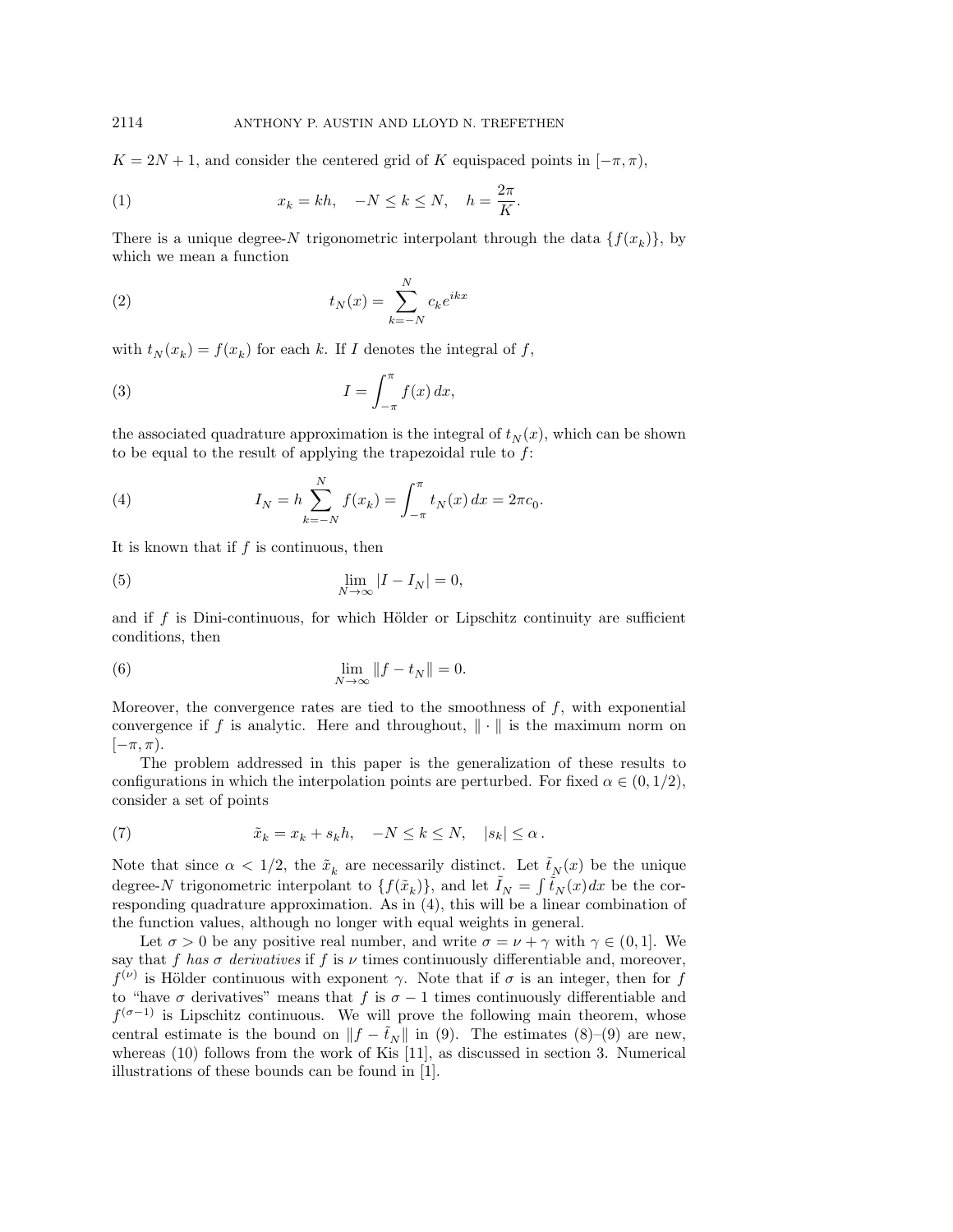<span id="page-2-1"></span>THEOREM 1. For any  $\alpha \in (0,1/2)$ , if f is twice continuously differentiable, then

(8) 
$$
\lim_{N \to \infty} |I - \tilde{I}_N| = \lim_{N \to \infty} ||f - \tilde{t}_N|| = 0.
$$

More precisely, if f has  $\sigma$  derivatives for some  $\sigma > 4\alpha$ , then

<span id="page-2-0"></span>(9) 
$$
|I - \tilde{I}_N|, \|f - \tilde{t}_N\| = O(N^{4\alpha - \sigma}).
$$

If f can be analytically continued to a  $2\pi$ -periodic function for  $-a < \text{Im } x < a$  for some  $a > 0$ , then for any  $\hat{a} < a$ ,

<span id="page-2-2"></span>(10) 
$$
|I - \tilde{I}_N|, \|f - \tilde{t}_N\| = O(e^{-\hat{a}N}).
$$

Our proofs are based on combining standard estimates of approximation theory, the Jackson theorems, with a new bound on the Lebesgue constants associated with perturbed grids, Theorem [2.](#page-3-0) Our bounds are close to sharp, but not quite. Based on extensive numerical experiments presented in section 3.3.2 of [\[1\]](#page-8-0), we conjecture that  $4\alpha$  can be improved to  $2\alpha$  in [\(9\)](#page-2-0) and [\(12\)](#page-3-1); for (12) the result would probably then be sharp, but for [\(9\)](#page-2-0) a slight further improvement may still be possible. For the quadrature problem in particular, further experiments presented in section 3.5.2 of [\[1\]](#page-8-0) lead us to conjecture that  $I_N \to I$  as  $N \to \infty$  for all continuous functions f for all  $\alpha < 1/2$ . This conjecture is based on the theory of Pólya in 1933 [\[14\]](#page-9-1), who showed that such convergence is ensured if and only if the sums of the absolute values of the quadrature weights are bounded as  $N \to \infty$ . Experiments indicate that for all  $\alpha$  < 1/2, these sums are indeed bounded as required. On the other hand,  $I_N \to I$ cannot be guaranteed for any  $\alpha \geq 1/2$ , since in that case the interpolation points may come together, making the quadrature weights unbounded.

Theorems [1](#page-1-1) and [2](#page-3-0) suggest that from the point of view of approximation and quadrature,  $\alpha = 1/4$  is not a special value. In section [4](#page-5-0) we comment on the significance of the appearance of this number in the Kadec 1/4 theorem and more generally on the relationship between approximation theory and sampling theory, two subjects that address closely related questions and yet have little overlap of literature or experts.

All the estimates reported here were worked out by the first author and presented in his D. Phil. thesis [\[1\]](#page-8-0). This work was motivated by work of the second author with Weideman in the review article "The exponentially convergent trapezoidal rule" [\[16\]](#page-9-2). It is well known that on an equispaced periodic grid, the trapezoidal rule is exponentially convergent for periodic analytic integrands [\[4,](#page-8-1) [16\]](#page-9-2). With perturbed points, it seemed to us that exponential convergence of a suitably generalized rule should still be expected, and we were surprised to find that there seemed to be no literature on this subject. A preliminary discussion was given in [\[16,](#page-9-2) sec. 9].

Section [2](#page-2-3) reduces Theorem [1](#page-1-1) to a bound on the Lebesgue constant, Theorem [2.](#page-3-0) Sections [3](#page-4-0) and [4](#page-5-0) are devoted to comments on problems with  $\alpha \geq 1/2$  and on the link with sampling theory and Kadec's theorem, respectively. Section [5](#page-6-0) outlines the proof of Theorem [2.](#page-3-0)

<span id="page-2-3"></span>2. Reduction to a Lebesgue constant estimate. A fundamental tool of approximation theory is the Lebesgue constant: for any linear projection  $L : f \mapsto t$ , the Lebesgue constant is the operator norm  $\Lambda = ||L||$ . For our problem the operator is the map  $\tilde{L}_N$  from a function  $\tilde{f}$  to its trigonometric interpolant  $\tilde{t}_N$  through the values  ${f(\tilde{x}_k)}$ , and the norm on L is the operator norm induced by  $\|\cdot\|$ , the  $\infty$  norm on  $[-\pi, \pi)$ . We denote the Lebesgue constant by  $\Lambda_N$ .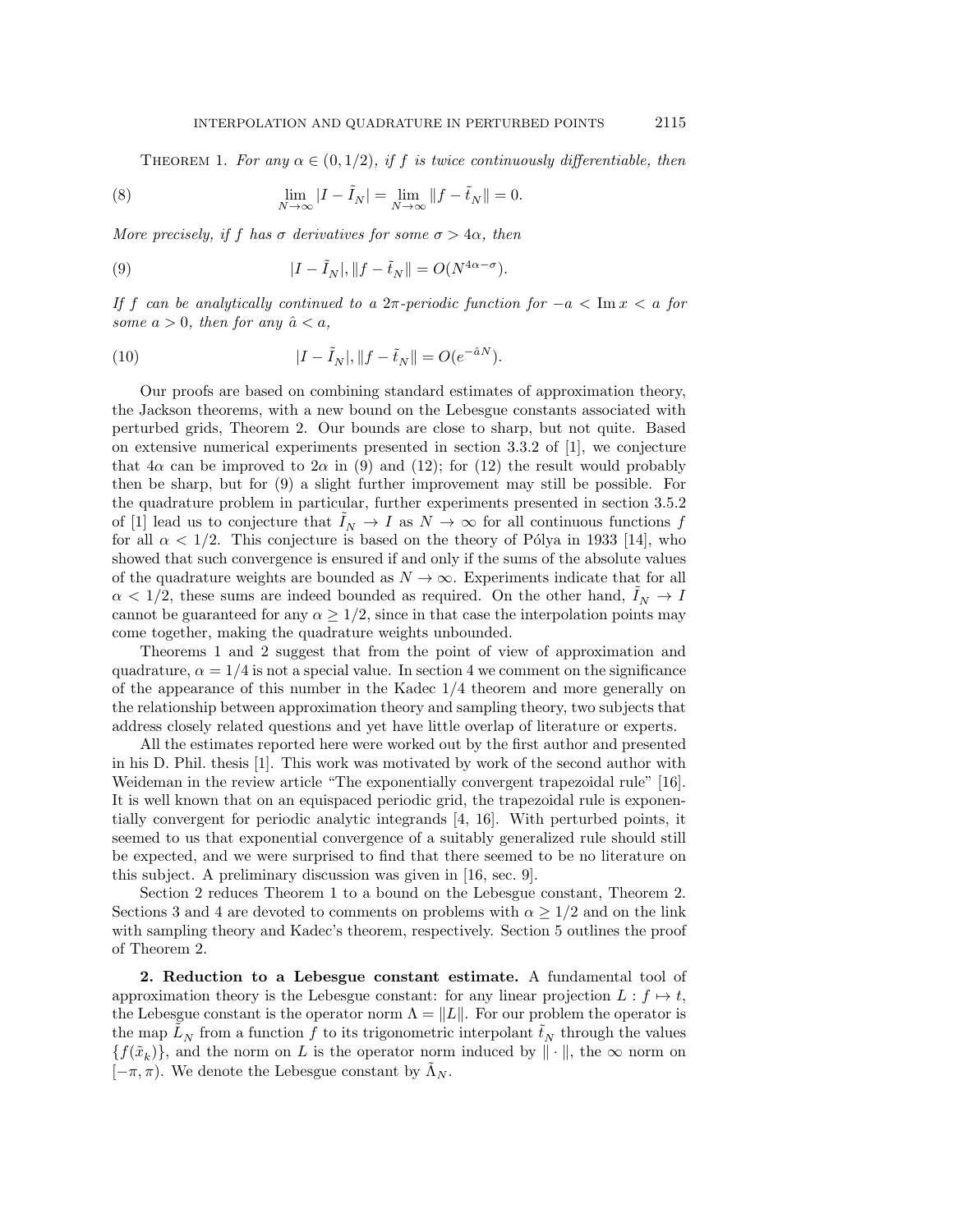<span id="page-3-3"></span>

FIG. 1. Experimental evidence for the conjecture that [\(12\)](#page-3-1) holds with  $N^{2\alpha}$  in place of  $N^{4\alpha}$ . The solid lines depict the value of  $\tilde{\Lambda}_N$  versus the grid size  $K = 2N + 1$  for  $\alpha = 1/16, 2/16, \ldots, 7/16$ for a particular choice of perturbed points  $\tilde{x}_k$  that is conjectured in [\[1\]](#page-8-0) to yield the maximum value of  $\tilde{\Lambda}_N$ . The bottom line corresponds to  $\alpha = 1/16$  and the top line to  $\alpha = 7/16$ ; the thick black line is for  $\alpha = 1/4$ . The dashed lines depict asymptotic growth rates of  $O(N^{2\alpha})$  for their matching solid lines.

Lebesgue constants are linked to quality of approximations by the following wellknown bound. If  $\tilde{\Lambda}_N$  is the Lebesgue constant associated with the projection  $\tilde{L}_N$ :  $f \mapsto \tilde{t}_N$  and  $t_N^*$  is the best approximation to f of degree N, then

<span id="page-3-2"></span>(11) 
$$
||f - \tilde{t}_N|| \le (1 + \tilde{\Lambda}_N) ||f - t_N^*||.
$$

It follows that if  $\tilde{\Lambda}_N$  is small, then  $\tilde{t}_N$  is a near-optimal approximation to f. If f has a certain smoothness property for which the optimal approximations  $t_N^*$  are known to converge at a certain rate, this implies that the interpolants  $\tilde{t}_N$  converge at nearly the same rate.

Applying [\(11\)](#page-3-2), we prove Theorem [1](#page-1-1) by combining a bound on the Lebesgue constants  $\tilde{\Lambda}_N$  with bounds on the best approximation errors  $||f - t_N^*||$ . Our estimates of best approximations are standard Jackson theorems, going back to Dunham Jackson in 1911 and 1912. The nonstandard part of the argument, which from a technical point of view is the main contribution of this paper, is the following estimate of the Lebesgue constant, the proof of which is outlined in section [5.](#page-6-0)

<span id="page-3-1"></span><span id="page-3-0"></span>THEOREM 2. There is a universal constant  $C$  such that

(12) 
$$
\tilde{\Lambda}_N \le \frac{C(N^{4\alpha} - 1)}{\alpha(1 - 2\alpha)}
$$

for all  $\alpha \in [0, 1/2)$  and  $N \geq 2$ . For  $\alpha = 0$  this bound is to be interpreted by its limiting value given, for example, by l'Hôpital's rule,  $\tilde{\Lambda}_N \leq 4 C \log N$ .

The log N bound for an equispaced grid with  $\alpha = 0$  is standard, so the substantive result here concerns  $\alpha \in (0, 1/2)$ . This is what we can prove, but as mentioned in the previous section, based on numerical experiments, we conjecture that [\(12\)](#page-3-1) actually holds with  $N^{4\alpha}$  replaced by  $N^{2\alpha}$ . Figure [1,](#page-3-3) based on computations in Chapter 3 of [\[1\]](#page-8-0), presents some of this data. We refer the reader to that source for further details.

Given Theorem [2,](#page-3-0) we prove Theorem [1](#page-1-1) as follows.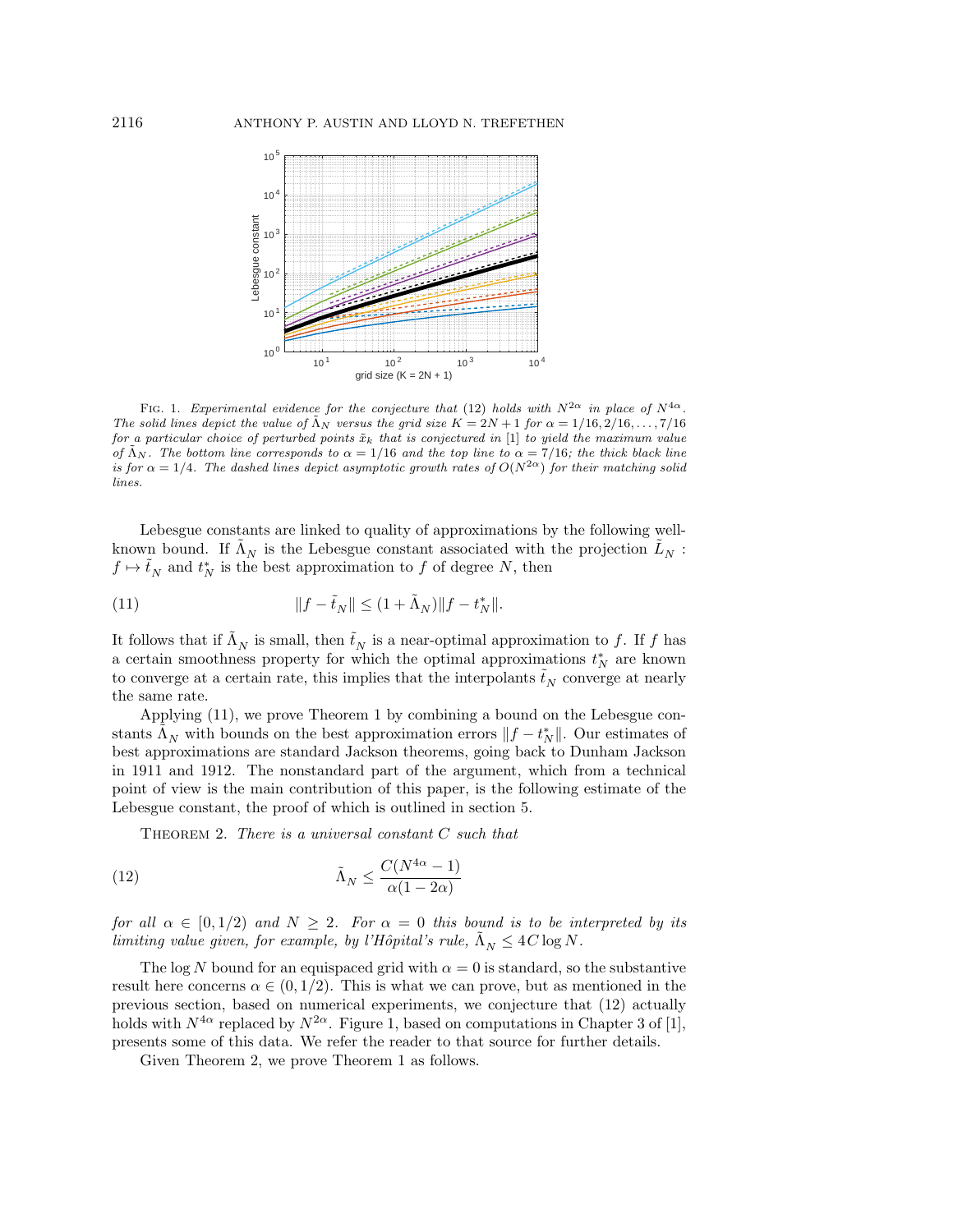Proof of Theorem [1](#page-1-1), given Theorem [2](#page-3-0). The Jackson theorems of approximation theory relate the smoothness of a function  $f$  to the accuracy of its best approximations [\[8,](#page-8-2) [12\]](#page-9-3). According to one of these theorems, given, for example, as Theorem 41 of [\[12\]](#page-9-3), if f is a periodic function on  $[-\pi,\pi)$  that has  $\sigma$  derivatives for some  $\sigma > 0$  in the sense defined in section [1,](#page-0-0) then

(13) 
$$
||f - t_N^*|| = O(N^{-\sigma}).
$$

Combining this with Theorem [2](#page-3-0) gives [\(9\)](#page-2-0). The bound [\(10\)](#page-2-2) follows similarly from the estimate

(14) 
$$
||f - t_N^*|| = O(e^{-\hat{a}N})
$$

for any  $2\pi$ -periodic function f analytic and bounded in the strip of half-width  $\hat{a} > 0$ about the real axis; see, for example, equation (7.17) of [\[16\]](#page-9-2). П

Regarding the constant  $C$  in Theorem [2,](#page-3-0) we note that all of our arguments are explicit, and if they are combined together, one finds that for sufficiently large  $N$ , C is bounded by  $72\pi(3/2+5/\log 5) \approx 1042$ . This estimate is of course pessimistic. Numerical evidence suggests that  $C \approx 0.8$  is sufficient not only for [\(12\)](#page-3-1) as written but also for the same bound with  $N^{4\alpha}$  replaced by  $N^{2\alpha}$ .

<span id="page-4-0"></span>3.  $\alpha \geq 1/2$ , confluent points, and analytic functions. Our framework [\(7\)](#page-1-2) for perturbed points can be generalized to values  $\alpha \geq 1/2$ . For  $\alpha \in [1/2, 1)$ , two grid points may coalesce, so one must assume that  $f'$  exists in order to ensure that there are appropriate data to define an interpolation problem (in this case, trigonometric Hermite interpolation). Similarly for  $\alpha \in [1, 3/2)$ , three points may coalesce, so one must assume  $f''$  exists, and so on analogously for any finite value of  $\alpha$ . (We wrap grid points around as necessary if the perturbation moves them outside of  $[-\pi, \pi]$ ; equivalently, one could extend  $f$  periodically.)

Looking at the statement of Theorem [1](#page-1-1) but considering values  $\alpha \geq 1/2$ , one notes that the assumption of  $\sigma > 4\alpha$  derivatives is enough to ensure that the necessary derivatives exist for the interpolation problem to make sense; the conjectured sharper condition of  $\sigma > 2\alpha$  derivatives is also (just) enough. This coincidence seems suggestive, and we consider it possible that Theorem [1](#page-1-1) and its conjectured improvement with  $2\alpha$  may in fact be valid for arbitrary  $\alpha > 0$ , not just  $\alpha \in (0, 1/2)$ . We have not attempted to prove this, however. As a practical matter, trouble can be expected in floating-point arithmetic as sample points coalesce, so we regard the case  $\alpha \geq 1/2$  as somewhat theoretical.

Going further, what if we allow arbitrary perturbations of the interpolation points, so that each  $\tilde{x}_k$  may lie anywhere in  $[-\pi, \pi)$ ? Doing so makes sense mathematically if f is infinitely differentiable; so in particular, it makes sense if f is analytic, which implies that it can be analytically continued to a  $2\pi$ -periodic function on the whole real line. We are now in an area of approximation theory (and potential theory) going back to the work of Runge  $[15]$  and Fejér  $[5]$ , in which a major contributor was Joseph Walsh [\[6,](#page-8-4) [17\]](#page-9-5). For arbitrary  $x_k$ , convergence will occur if f is analytic in a sufficiently wide strip around the real axis in the complex  $x$ -plane. Repeated points are permitted, with interpolation at such points interpreted in the Hermite sense involving values of both the function and its derivatives. If the points  $x_k$  are uniformly distributed in the sense that the fraction of points falling in any interval  $[a, b] \subseteq [-\pi, \pi]$  converges to  $(b - a)/2\pi$  as  $N \to \infty$ , then it is enough for f to be analytic in any strip around the real axis. Such results were first developed for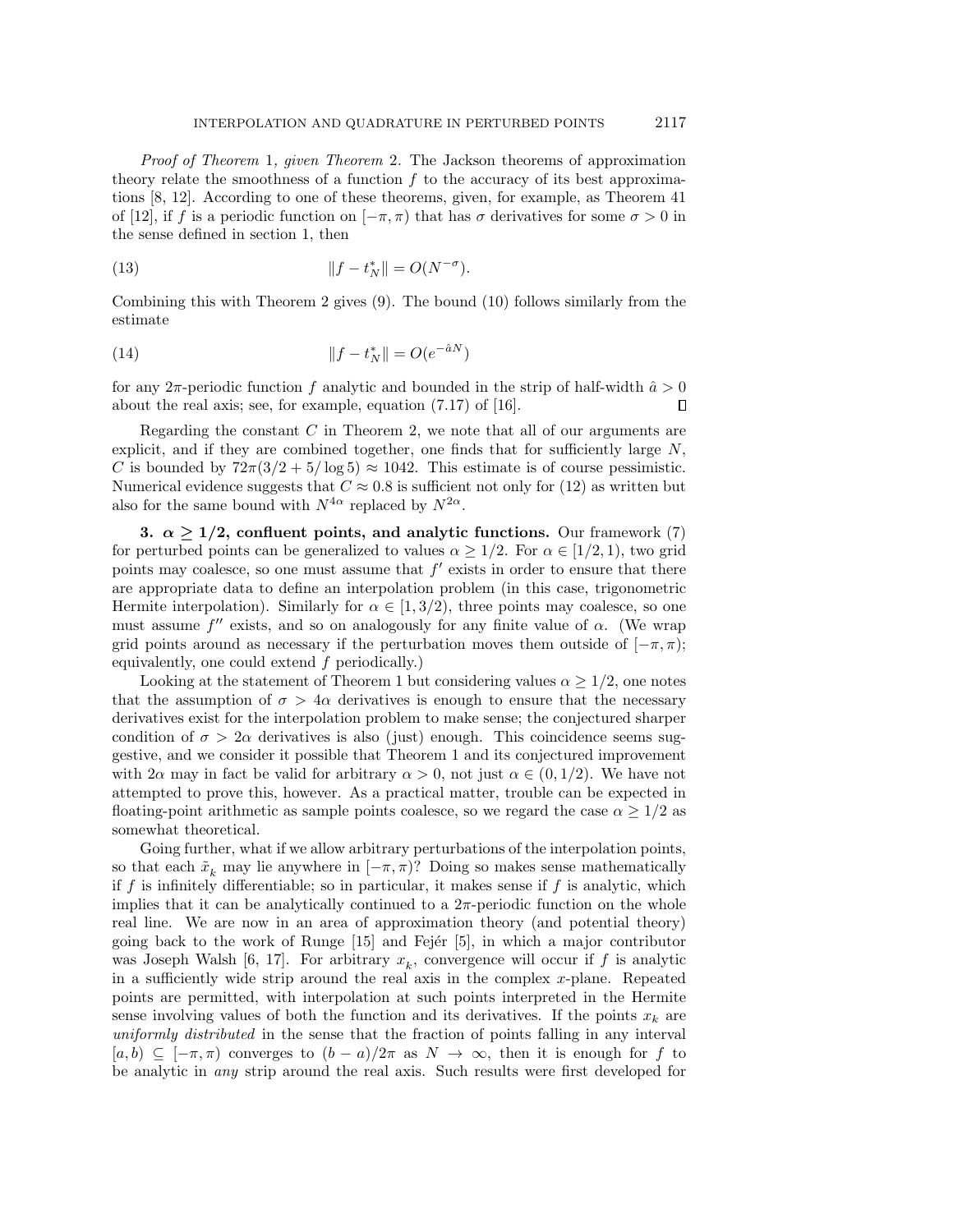polynomial approximation on the unit circle of functions analytic in the unit disk, the so-called Fejér–Kalmár theorem  $[5, 10, 17]$  $[5, 10, 17]$  $[5, 10, 17]$ . The extension to functions analytic in an annulus was considered by Hlawka [\[7\]](#page-8-5), and the equivalent problem of trigonometric interpolation of  $2\pi$ -periodic functions on  $[-\pi,\pi)$  was considered by Kis [\[11\]](#page-9-0). All these results may fail in practice because of rounding errors on the computer, however. For example, Figure 3.7 of [\[1\]](#page-8-0) shows an example with uniformly distributed random interpolation points in  $[-\pi, \pi)$ , with rounding errors beginning to take over at  $N \approx 20$ . For the case of interpolation by algebraic polynomials, this kind of effect is familiar in the context of the Runge phenomenon, where polynomial interpolants in equispaced points in  $[-1, 1]$  will diverge on a computer as  $N \to \infty$  even for a function like  $f(x) = \exp(x)$  for which in principle they should converge.

The importance of the uniform distribution of the interpolation points mentioned above sheds further light on the setting of Theorem [2.](#page-3-0) The maximum possible ratio of the length of the largest interval between two of our perturbed points to the length of the smallest is  $(1 + 2\alpha)/(1 - 2\alpha)$ ; note that the denominator of this expression appears also in the denominator of the right-hand side of [\(12\)](#page-3-1). Having a bound on such a mesh ratio ensures the convergence of many numerical algorithms for solving differential equations, and one might accordingly wonder if here, too, a bound on the mesh ratio alone would be enough to ensure good behavior of the interpolants. This is not so. A family of grids with bounded mesh ratio need not be uniformly distributed as  $N \to \infty$ , and if it is not, the Lebesgue constants will increase exponentially with N.

<span id="page-5-0"></span>4. Sampling theory and the Kadec 1/4 theorem. The field of approximation theory goes back to Borel, de la Vallée Poussin, Fejér, Jackson, Lebesgue, and others at the beginning of the 20th century, and its central question might be characterized like this:

Given a function f of a certain regularity, how fast do its approximations of a given kind converge?

For example, if f is periodic and analytic on  $[-\pi, \pi)$ , then its equispaced trigonometric interpolants converge exponentially. The same holds if  $f$  is analytic in a strip surrounding the whole real line and satisfies a decay condition at  $\infty$ , with trigonometric interpolants generalized to interpolatory series of sinc functions.

The field of sampling theory goes back to Gabor, Kotelnikov, Nyquist, Paley, Shannon, J. M. and E. T. Whittaker, and Wiener a few years later. Its central question might be characterized like this:

## Given a function f of a certain regularity, which of its approximations

of a given kind are exactly equal to f ?

For example, if f is periodic and analytic on  $[-\pi, \pi)$ , then its equispaced trigonometric interpolant is exact if  $f$  is band-limited (has a Fourier series of compact support) and the grid includes at least two points per wavelength for each wave number present in the series. The same holds if  $f$  is a band-limited analytic function on the whole real line, with the Fourier series generalized to the Fourier transform, and again with trigonometric interpolation generalized to sinc interpolation.

Obviously we have worded these characterizations to highlight the similarities between the two fields, which in fact differ in significant ways. Still, it is remarkable how little interaction there has been between the two. What makes this relevant to the present paper is that our theorems and orientation are very much those of approximation theory, whereas most of the scientific interest in perturbed grids in the past has been from the point of view of sampling theory, and the Kadec 1/4 theorem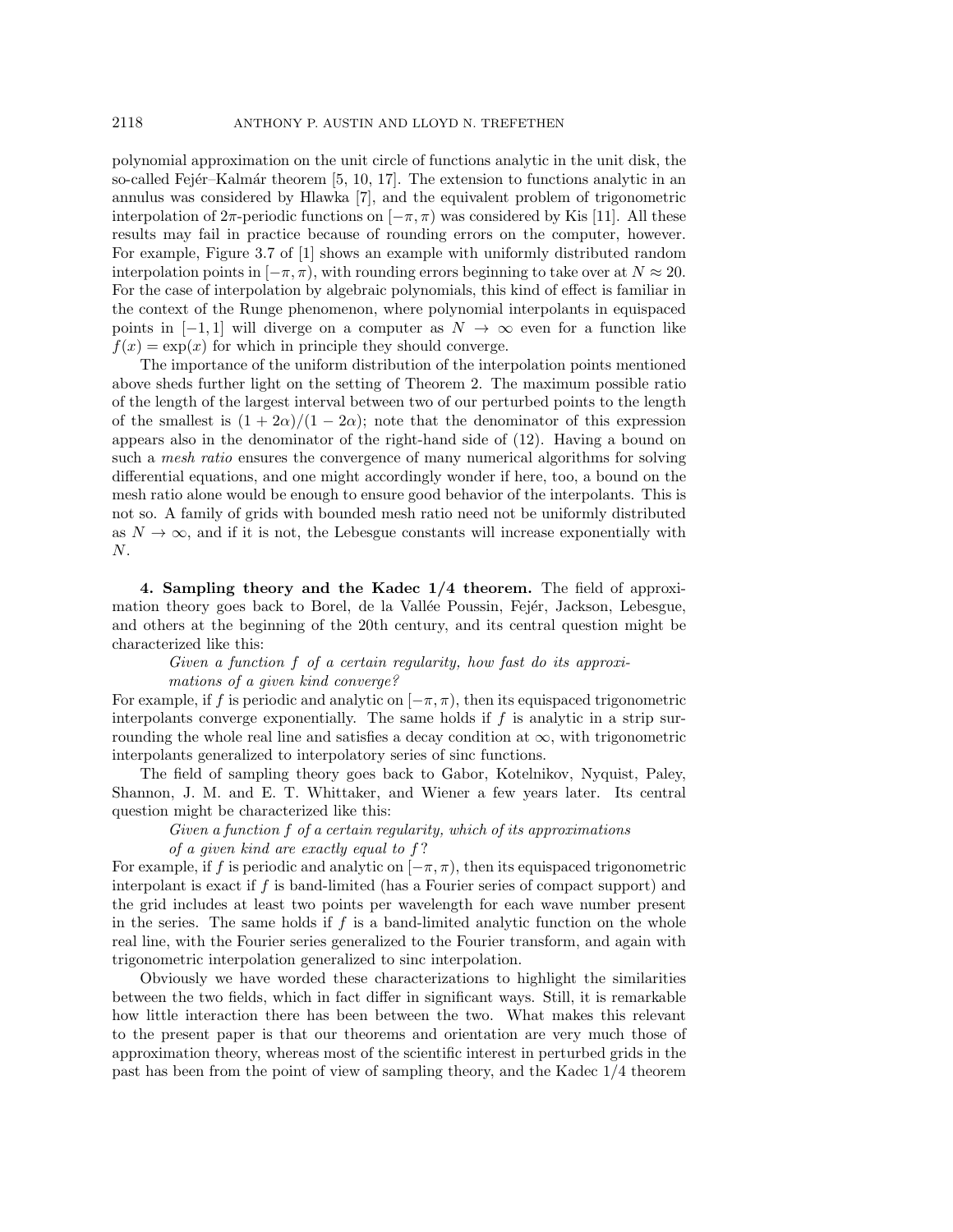is the best-known result in this general area.

Kadec's theorem is an answer to a question of sampling theory that originates with Paley and Wiener [\[13\]](#page-9-7). The exponentials  $\{\exp(i\lambda_k x)\}, -\infty < k < \infty$ , form an orthonormal basis for  $L^2[-\pi,\pi]$  if  $\lambda_k = k$  for each k. Thus, the sampling theorist would say that one can recover a function  $f \in L^2[-\pi,\pi]$  from its inner products with the functions  $\{\exp(i\lambda_kx)\}\$ . Now suppose these wave numbers are perturbed so that  $|\tilde{\lambda}_k - k| \leq \alpha$  for some fixed  $\alpha$ . Can one still recover the signal? Specifically, does the family  $\{\exp(i\tilde{\lambda}_k x)\}\)$  form a *Riesz basis* for  $L^2[-\pi,\pi]$ , that is, a basis that is related to the original one by a bounded transformation with a bounded inverse? Paley and Wiener showed that this is always the case for  $\alpha < 1/\pi^2$ , and Levinson showed that it is not always the case for  $\alpha \geq 1/4$ . Kadec's theorem shows that Levinson's construction was sharp: for any  $\alpha < 1/4$ , the family  $\{\exp(i\tilde{\lambda}_k x)\}\)$  forms a Riesz basis [\[2,](#page-8-6) [3,](#page-8-7) [9,](#page-8-8) [18\]](#page-9-8).

Note that the standard setting of Kadec's theorem involves perturbation of wave numbers from equispaced values, in contrast to the results of this paper, which involve perturbation of interpolation points from equispaced values. In view of the Fourier transform, however, these settings are related, so one might imagine, based on Kadec's theorem, that  $\alpha = 1/4$  might be a critical value for trigonometric interpolation in perturbed points. Instead, we have found that the critical value is  $\alpha = 1/2$ .

We explain this apparent discrepancy as follows. The Paley–Wiener theory and Kadec's theorem are results concerning the  $L^2$  norm, which in many applications would represent energy. In our application of trigonometric interpolation, something related to the  $L^2$  norm does indeed happen at  $\alpha = 1/4$ . Suppose we look at a 2 norm Lebesgue constant  $\tilde{\Lambda}_N^{(2)}$  for the perturbed grid interpolation problem, defined as the operator norm on  $\tilde{L}: f \mapsto \tilde{t}_N$  induced by the discrete  $\ell^2$  norm on the data  $\{f(\tilde{x}_k)\}\)$  and on the Fourier coefficients of the interpolant  $\tilde{t}_k$ . Numerical experiments reported in section 3.4.3 of [\[1\]](#page-8-0) indicate that whereas the usual  $\infty$  norm Lebesgue constant is unbounded for all  $\alpha$ ,  $\tilde{\Lambda}_N^{(2)}$  is bounded as  $N \to \infty$  for any  $\alpha < 1/4$  but not always bounded for  $\alpha \geq 1/4$ . (Indeed, Kadec's theorem may imply this result.) For  $\alpha \in (1/4, 1/2)$ , we conjecture that  $\tilde{\Lambda}_N^{(2)} = O(N^{4\alpha - 1})$ .

Thus a sampling theorist might say that for  $\alpha \in [1/4, 1/2)$ , trigonometric interpolation is *unstable* in the sense that it may amplify signals unboundedly in  $\ell^2$  as  $N \to \infty$ . On the other hand, the approximation theorist might note that the instability is very weak, involving not even one power of  $N$ . Assuming that the conjectured sharpening of the estimate [\(9\)](#page-2-0) of Theorem [1](#page-1-1) is valid, one derivative of smoothness of f is enough to suppress the instability, ensuring  $||f - \tilde{t}_N|| \to 0$  as  $N \to \infty$  for all  $\alpha < 1/2$ . The numerical analyst might add that on a computer, amplification of rounding errors by  $o(N)$  is unlikely to cause trouble. For  $\alpha \geq 1/2$ , in strong contrast, the amplification is unbounded in any norm even for finite  $N$ , and trouble is definitely to be expected.

<span id="page-6-0"></span>5. Proof of the Lebesgue constant estimate, Theorem [2.](#page-3-0) A full proof of Theorem [2,](#page-3-0) filling 20 pages, is the subject of Chapter 4 of the first author's D. Phil. thesis [\[1\]](#page-8-0). Many detailed trigonometric estimates are involved, and we do not know how to shorten it significantly. For readers interested in the full details, that chapter has been made available in the supplementary materials accompanying this paper (suppl.pdf [\[local/](#page-0-1)[web](http://epubs.siam.org/doi/suppl/10.1137/16M1107760/suppl_file/suppl.pdf) 209KB]).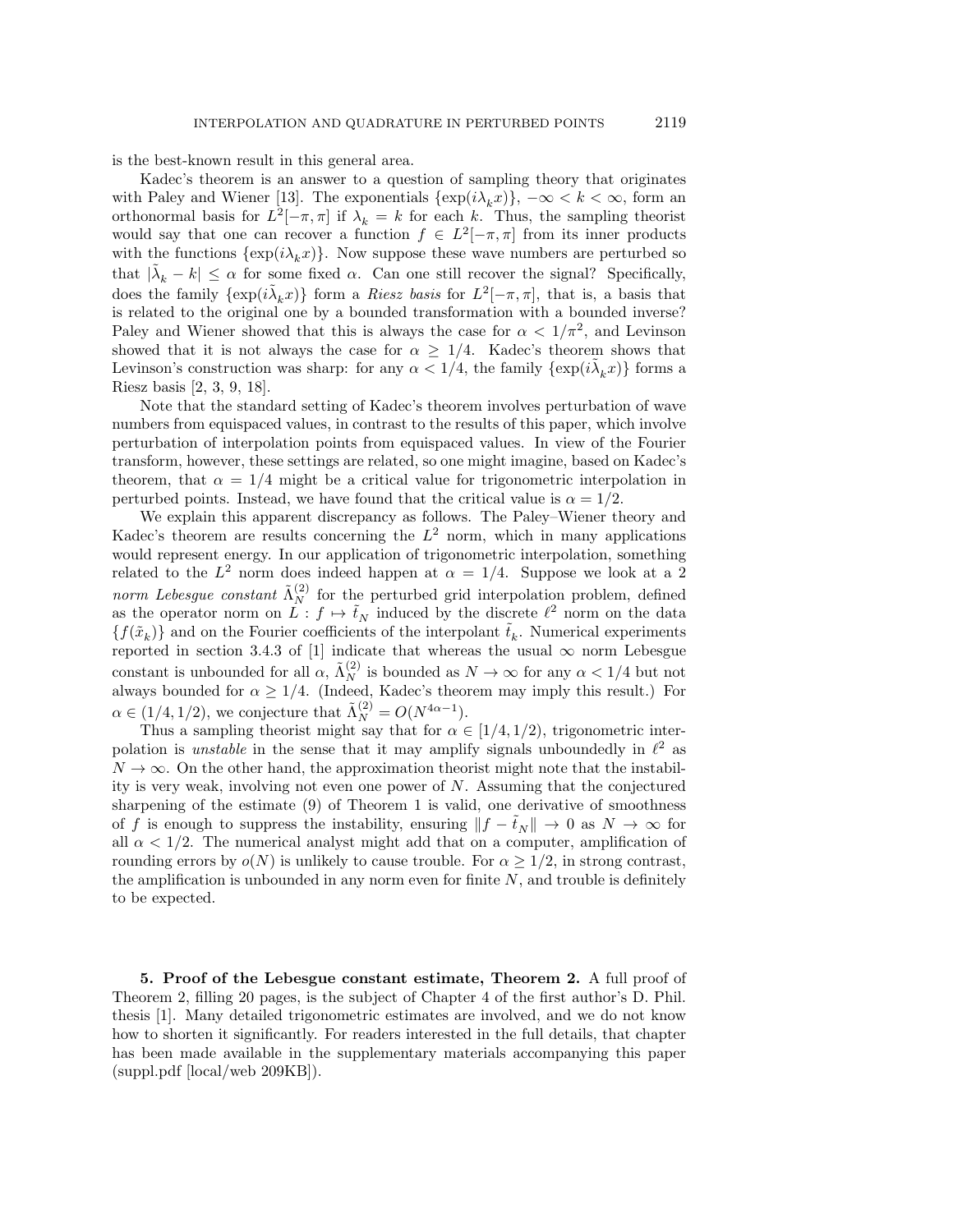<span id="page-7-2"></span>Here, we outline the argument. To prove the bound [\(12\)](#page-3-1) on the Lebesgue constant,

(15) 
$$
\tilde{\Lambda}_N \leq \frac{C(N^{4\alpha} - 1)}{\alpha(1 - 2\alpha)},
$$

we begin by noting that  $\tilde{\Lambda}_N$  is given by

(16) 
$$
\tilde{\Lambda}_N = \max_{x \in [-\pi,\pi]} \tilde{L}(x),
$$

where  $\tilde{L}$  is the Lebesgue function

<span id="page-7-0"></span>(17) 
$$
\tilde{L}(x) = \sum_{k=-N}^{N} |\tilde{\ell}_{k}(x)|,
$$

where  $\tilde{\ell}_k$  is the k<sup>th</sup> Lagrange cardinal trigonometric polynomial for the perturbed grid,

(18) 
$$
\tilde{\ell}_k(x) = \prod_{j \neq k} \sin\left(\frac{x - \tilde{x}_j}{2}\right) / \sin\left(\frac{\tilde{x}_k - \tilde{x}_j}{2}\right).
$$

The function  $\tilde{\ell}_k(x)$  takes the values 1 at  $\tilde{x}_k$  and 0 at the other grid points  $\tilde{x}_j$ , and the sum [\(17\)](#page-7-0) adds up contributions at a point x from all the  $2N + 1$  cardinal functions associated with grid points to its left and right.

The argument begins by showing that on the interval  $[x^*_{-(k+1)}, x^*_{-k}], \tilde{\ell}_0$  satisfies the bound

<span id="page-7-1"></span>(19) 
$$
|\tilde{\ell}_0(x)| \le M_k, \quad x \in [x_{-(k+1)}^*, x_{-k}^*], \quad 0 \le k \le N,
$$

for certain numbers  $M_0, \ldots, M_N$ , independently of the choice of perturbed points  $\{\tilde{x}_k\}.$  The points  $x_k^*$  are defined by  $x_0^* = 0, x_{-(N+1)}^* = -\pi$ , and

$$
x_k^* = 2\arctan\left(\frac{\cos(kh) - \cos(\alpha h) + \tan(\tilde{x}_0/2)\sin(kh)}{\tan(\tilde{x}_0/2)(\cos(kh) + \cos(\alpha h)) - \sin(kh)}\right), \quad -N \le k \le N, k \ne 0;
$$

the most important fact about them is that they satisfy the inequalities

$$
(k-\alpha)h\leq x_k^*\leq (k+\alpha)h,\quad -N\leq k\leq N.
$$

Thus, [\(19\)](#page-7-1) bounds  $\ell_0$  on certain subintervals of  $[-\pi, 0]$ . By exploiting symmetry, these bounds yield similar bounds on  $\tilde{\ell}_0$  on similar subintervals of  $[0, \pi]$  as well as bounds on the other 2N contributions to  $\tilde{L}$  in [\(17\)](#page-7-0). We are eventually led to the estimate

$$
\tilde{L}(x) \le 9 \sum_{k=0}^{N} M_k,
$$

which holds uniformly for  $x \in [-\pi, \pi]$ . The factor of 9 on the right-hand side emerges due to the particular way in which the symmetry of the problem is exploited; see Lemmas 16 and 17 in the accompanying supplementary materials for details (suppl.pdf [\[local/](#page-0-1)[web](http://epubs.siam.org/doi/suppl/10.1137/16M1107760/suppl_file/suppl.pdf) 209KB]).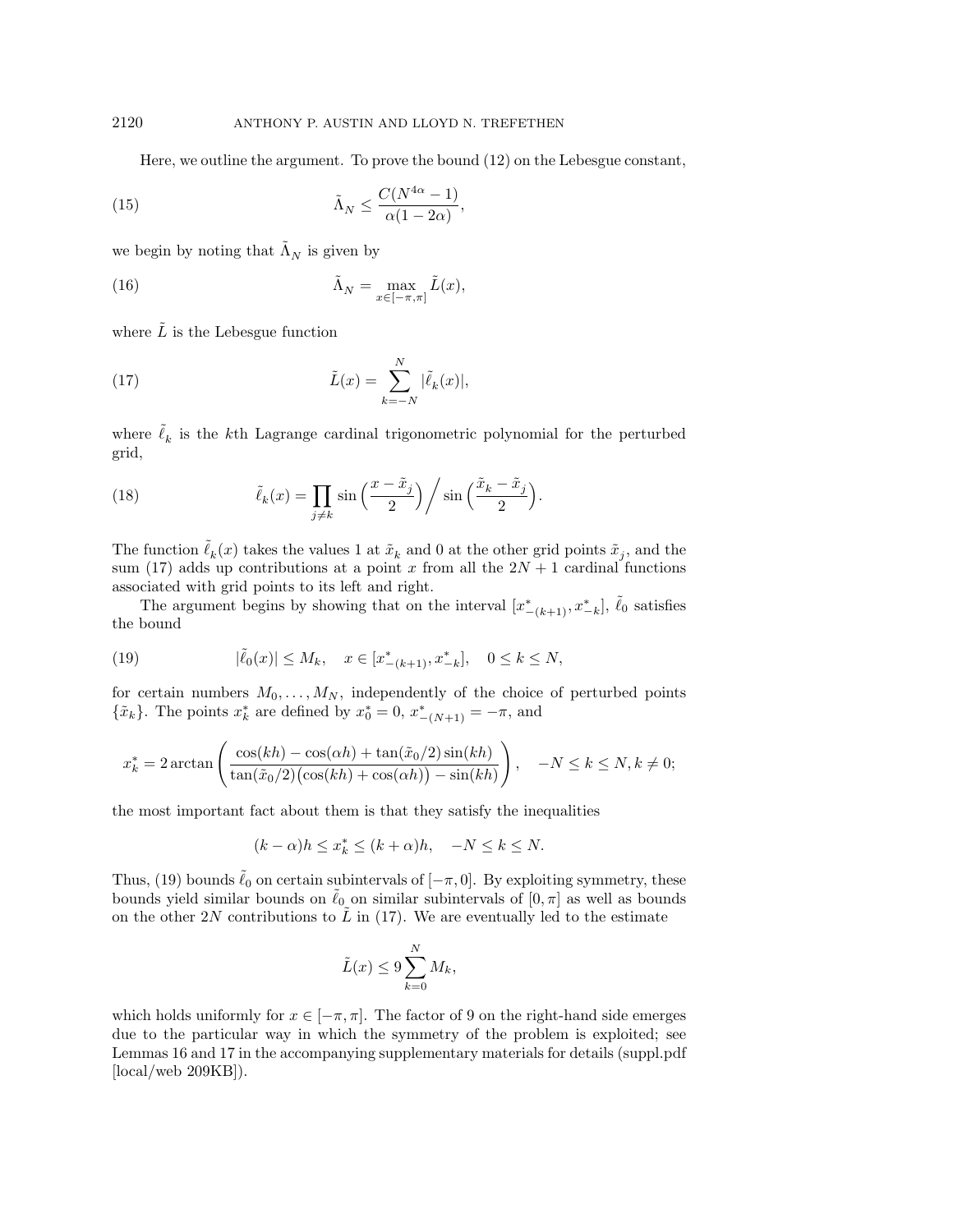<span id="page-8-9"></span>For sufficiently large  $N$ , the  $M_k$  satisfy

(20) 
$$
M_k \le \frac{10\pi}{1 - 2\alpha}, \quad k = 0, 1,
$$

and

<span id="page-8-10"></span>(21) 
$$
M_k \le \frac{3\pi (k+1)^{2\alpha}}{(1-2\alpha)(k-1)^{1-2\alpha}}, \quad 2 \le k \le N.
$$

The bound  $(15)$  follows for sufficiently large values of N by an estimation of the sums of  $(20)$  and  $(21)$  over all k; small values of N are finite in number and thus can be handled by adjusting the constant C. The numbers  $M_k$  are defined by

<span id="page-8-11"></span>(22) 
$$
M_k = \max_{x \in [-\pi, 0] \cap R_k} \frac{P_k(x)}{Q_k}, \quad 0 \le k \le N,
$$

with

$$
P_k(x) = \prod_{i=1}^N \left| \sin\left(\frac{x - (i - \alpha)h}{2}\right) \right| \times \prod_{i=1}^k \left| \sin\left(\frac{x + (i - \alpha)h}{2}\right) \right| \times \prod_{i=k+1}^N \left| \sin\left(\frac{x + (i + \alpha)h}{2}\right) \right|
$$

and

$$
Q_k = \prod_{i=1}^N \left| \sin\left(\frac{(2\alpha - i)h}{2}\right) \right| \times \prod_{i=1}^k \left| \sin\left(\frac{ih}{2}\right) \right| \times \prod_{i=k+1}^N \left| \sin\left(\frac{(2\alpha + i)h}{2}\right) \right|.
$$

The set  $R_k$  in the definition of the range of the maximum in [\(22\)](#page-8-11) is the interval

$$
R_k = [(-k-1-\alpha)h, (-k+\alpha)h].
$$

Acknowledgments. Many friends and colleagues have helped us along the way. In particular, we thank Stefan Güttel, Andrew Thompson, Alex Townsend, and Kuan Xu. Thompson showed us how we could improve  $N^{4\alpha}$  to  $N^{4\alpha}-1$  in our main estimate [\(12\)](#page-3-1).

## REFERENCES

- <span id="page-8-0"></span>[1] A. P. Austin, Some New Results on and Applications of Interpolation in Numerical Computation, D. Phil. thesis, Mathematical Institute, University of Oxford, Oxford, UK, 2016.
- <span id="page-8-6"></span>[2] A. ALDROUBI AND K. GRÖCHENIG, Nonuniform sampling and reconstruction in shift-invariant spaces, SIAM Rev., 43 (2001), pp. 585–620, [https://doi.org/10.1137/S0036144501386986.](https://doi.org/10.1137/S0036144501386986)
- <span id="page-8-7"></span>[3] O. CHRISTENSEN, An Introduction to Frames and Riesz Bases, Birkhäuser, Basel, 2003.
- <span id="page-8-1"></span>[4] P. J. Davis, On the numerical integration of periodic analytic functions, in On Numerical Integration: Proceedings of a Symposium (Madison, WI, 1958), R. E. Langer, ed., Math. Res. Ctr., University of Wisconsin, Madison, WI, 1959, pp. 45–59.
- <span id="page-8-3"></span>[5] L. FEJÉR, Interpolation und konforme Abbildung, Gött. Nachr., (1918), pp. 319–331.
- <span id="page-8-4"></span>[6] D. GAIER, Lectures on Complex Approximation, Birkhäuser, Basel, 1987.
- <span id="page-8-5"></span>[7] E. Hlawka, Interpolation analytischer Funktionen auf dem Einheitskreis, in Number Theory and Analysis, P. Tur´an, ed., Plenum, New York, 1969, pp. 99–118, [https://doi.org/10.1007/](https://doi.org/10.1007/978-1-4615-4819-5_8) [978-1-4615-4819-5](https://doi.org/10.1007/978-1-4615-4819-5_8) 8.
- <span id="page-8-2"></span>[8] D. Jackson, The Theory of Approximation, AMS, Providence, RI, 1930.
- <span id="page-8-8"></span>[9] M. I. KADEC, The exact value of the Paley–Wiener constant, Sov. Math. Dokl., 5 (1964), pp. 559–561.